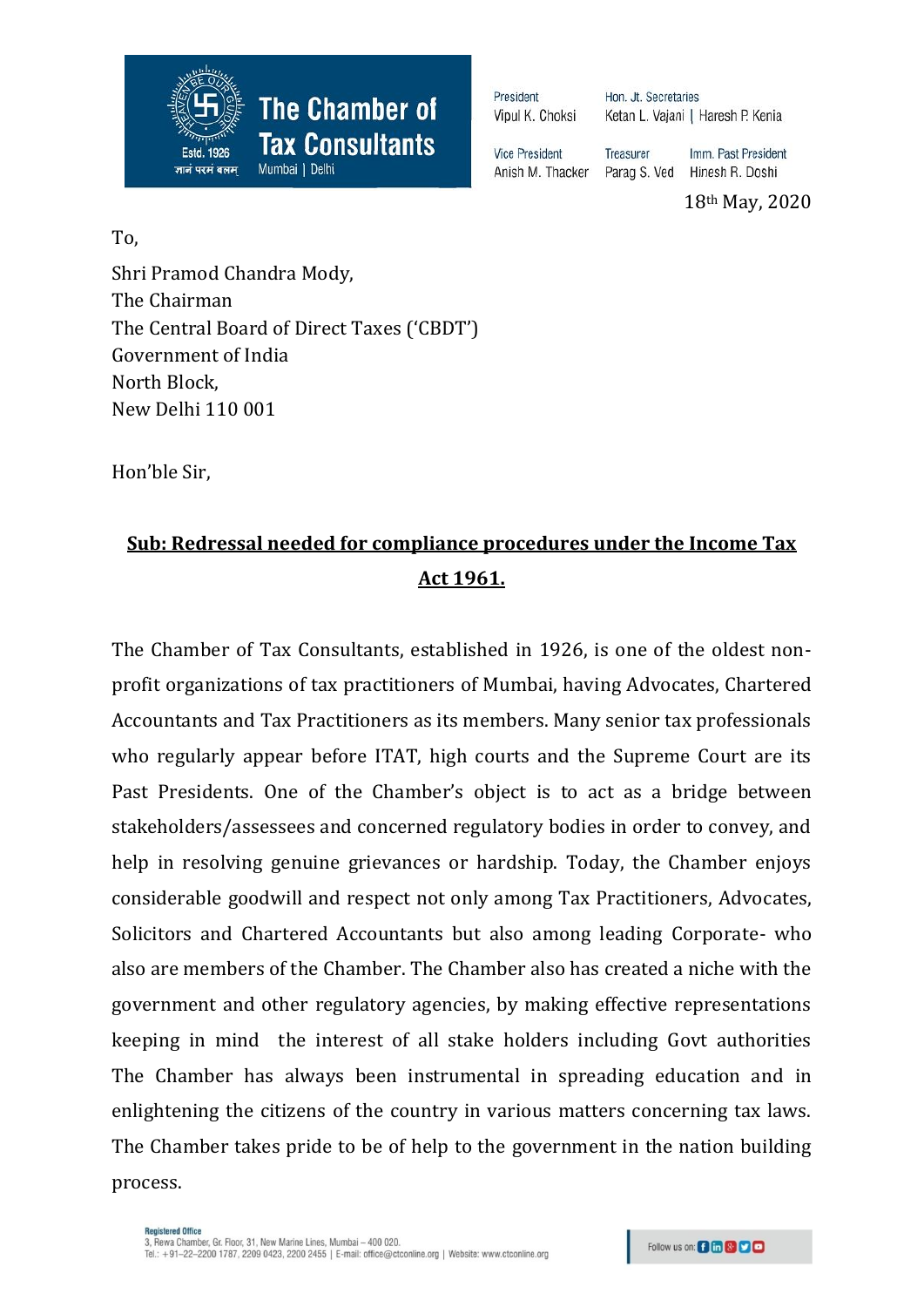

President Hon. Jt. Secretaries Ketan L. Vajani | Haresh P. Kenia Vipul K. Choksi **Vice President Treasurer** Imm. Past President Anish M. Thacker Parag S. Ved Hinesh R. Doshi

We would like to inform you that many assessees are facing practical difficulties during the Lockdown whilst trying to ensure compliance with procedures under the Income Tax Act 1961. We request for redressal of the following issues:

## **1. Allowing Filing of quarterly statements of TDS and Return of Income without Digital Signature Certificate (DSC)**

Presently TDS quarterly Statements ("Returns") for the quarter ended 31<sup>st</sup> March, 2020 are required to be filed by uploading Returns on Income Tax website and such Returns are required to be signed digitally by using DSC. It has been brought to our notice that many assessee's and consultants who are Working From Home ( WFM) due to Covid 19 lock down and they do not have DSC as it is lying in the office, hence they are unable to file Returns. Hence we represent before your good self that the requirement of filing Returns by mandatorily using the DSC should be done away with temporarily till such lock down continues and assessees be permitted to use the other verification options available – such as Aadhar No. or OTP etc for filing TDS Returns .. We also understand that similar relaxation has been provided under GST and other allied laws.

Similar Options also be made available for filing income Tax Returns (ITR) or Revised Returns or belated returns where the date of filing such returns has been extended till 30th June 2020

This will help in easing the procedural requirement and thereby enabling assesses to comply with mandatory requirements during this lock down situation.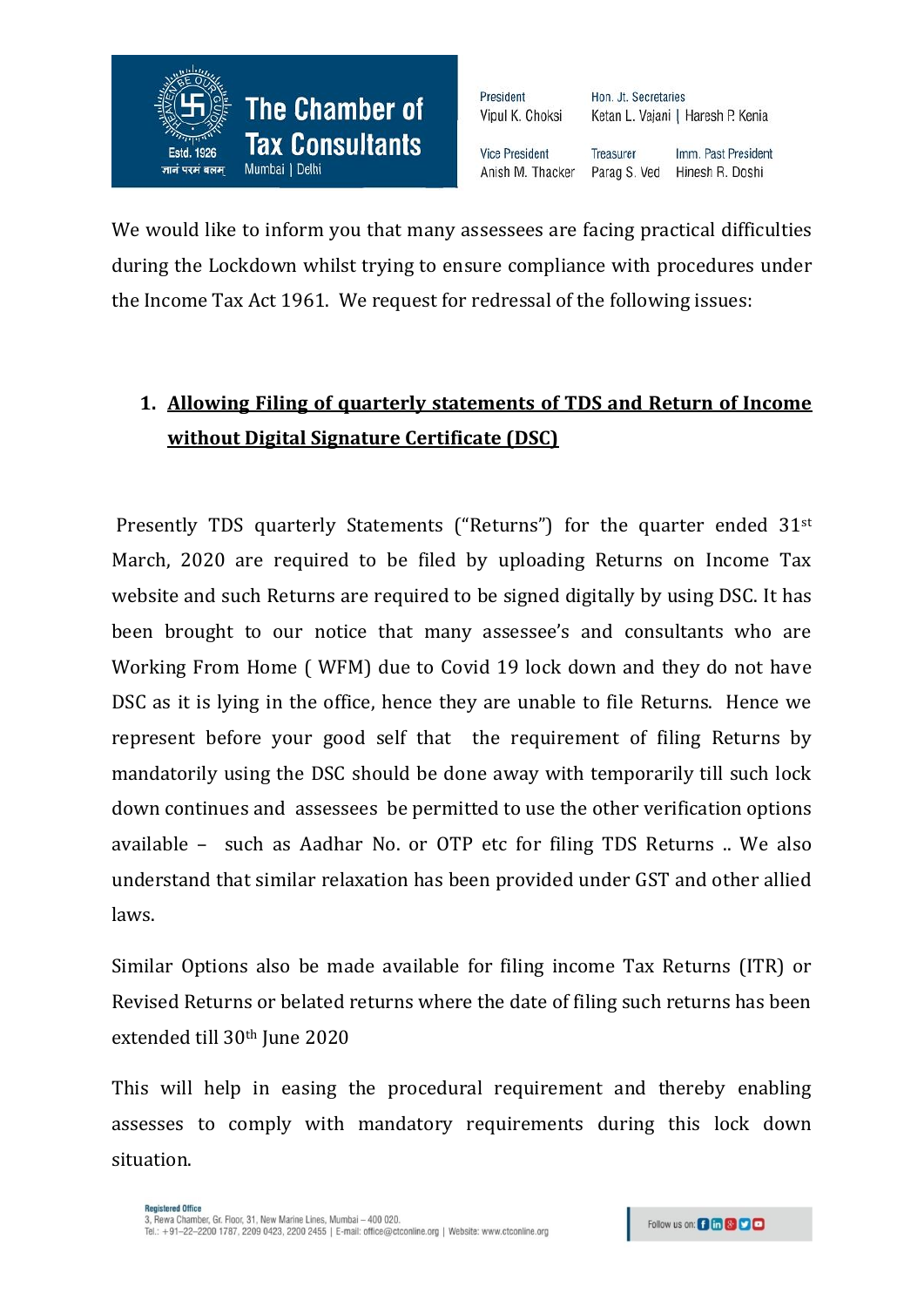

President Vipul K. Choksi Hon. Jt. Secretaries Ketan L. Vajani | Haresh P. Kenia

**Vice President Treasurer** Anish M. Thacker

Imm. Past President Parag S. Ved Hinesh R. Doshi

## **2. Issue of Form 16/16A without Signature**

Once the TDS returns are uploaded and accepted by the system, the assessee is required to issue TDS certificate in Form 16/Form 16A. These certificates are required to be downloaded from the Income Tax portal and provided to the deductee, failing which there are penal provisions in place. In current times, it may not be possible for deductors to provide these certificates either due to nonavailability of DSC as stated above, so as to sign voluminous TDS certificates or to physically deliver such voluminous certificates to the deductees. Hence we suggest that such requirements should be done away with as such TDS certificates can always be downloaded by deductee from the Income Tax website itself which will also enable them to check the transactions. In practical situation everyone is referring to TDS certificates generated from Income Tax Website/Portal and it is well accepted as the system of issuing of TDS certificates or generating form 26AS from the Income Tax Portal is robust in nature. Hence such requirements should be done away with. If the suggestion cannot be accepted for any reason then the relaxation be granted at least during lock down situation.

Further employees have been demanding issue of Form 16 Part B- Salary TDS certificate from employers. As these are generated online – and should be allowed to be issued without digital signature or manual signature, when it is sent by mail to the respective employee under the official email id registered with the Income Tax Department and to be treated as valid compliance till lockdown continues.

## **3. Acceptance of TDS Returns through e-mail by TIN-Fc**

The option of acceptance of Returns generated from RPU of the NSDL should be **entrusted for uploading** by TIN-Fc, if the same is sent through registered e-mail